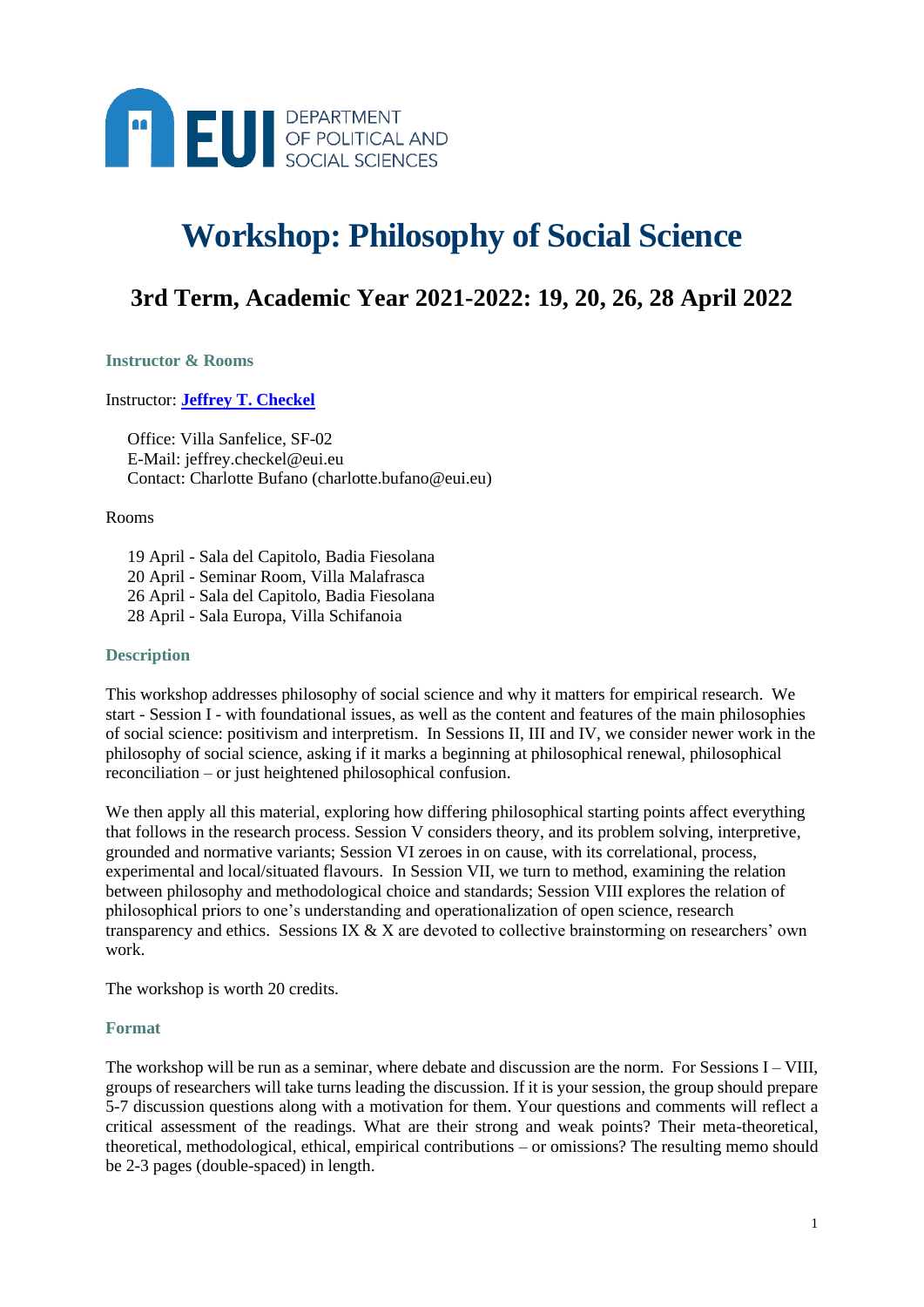In Sessions IX and X, we shift gears and look at your work. Before the workshop, researchers should upload to Brightspace a 3-4 page (double-spaced) overview of their thesis and its use of theory, cause, method or ethics. Is your understanding and operationalization of  $-$  say  $-$  cause consistent with your meta-theoretical and philosophical priors? We will devote 20-30 minutes to each researcher's work. She/he gets 5 minutes at the beginning to highlight issues and problems; the remainder of the time is devoted to feedback and suggestions from the rest of the group.

## **Accessing Literature**

- Books & Chapters in Books, Articles: Nearly all the books and articles are available electronically from the EUI Library.
- Difficult-to-Access Materials: Any reading not available electronically through EUI will be uploaded to Brightspace.

If you encounter any problems accessing workshop readings, please contact Charlotte Bufano.

## **Requirements**

- Workshop Participation: Your active participation is required. No 'consumers' allowed!
- Discussion Questions / Memo: Group-based preparation of discussion questions / memo for one of the Sessions I – VIII; the memo should be uploaded to Brightspace at least 24 hours before your session.
- Leading the Workshop Discussion: For Sessions I VIII, researchers will take turns leading the discussion for the session on which they prepared a memo. Your job is to set an agenda: what we need to clarify, what is missing, what should be debated, *etc*.
- Philosophy of Social Science & You (Sessions IX & X): All participants are required to prepare a 4-5 page (double-spaced) overview of how they plan to use and operationalize theory, cause, method or ethics in their thesis. These overviews should be uploaded to Brightspace prior to the first workshop session.

## **Readings**

Books to be read – mostly select chapters - include the following.

- Bevir, Mark and Jason Blakely, *Interpretive Social Science: An Anti-Naturalist Approach* (Oxford: Oxford University Press, 2018).
- della Porta, Donatella and Michael Keating, Editors, *Approaches and Methodologies in the Social Sciences: A Pluralist Perspective* (Cambridge: Cambridge University Press, 2008).
- Gerring, John, *Social Science Methodology: A Unified Framework, 2nd Edition* (Cambridge: Cambridge University Press, 2012).
- Goertz, Gary and James Mahoney, *A Tale of Two Cultures: Qualitative and Quantitative Research in the Social Sciences* (Princeton, NJ: Princeton University Press, 2012).
- Hollis, Martin, *The Philosophy of Social Science: An Introduction* (Cambridge: Cambridge University Press, 2012).
- Jackson, Patrick, *The Conduct of Inquiry in International Relations: Philosophy of Science and Its Implications for the Study of World Politics, Second Edition* (London: Routledge, 2016).
- Katzenstein, Peter, Editor, *Uncertainty and its Discontents: Worldviews in World Politics* (Cambridge: Cambridge University Press, 2022).
- Kincaid, Harold, Editor, *The Oxford Handbook of Philosophy of Social Science* (Oxford: Oxford University Press, 2012).
- Kratochwil, Friedrich, *Praxis: On Acting and Knowing* (Cambridge: Cambridge University Press, 2018).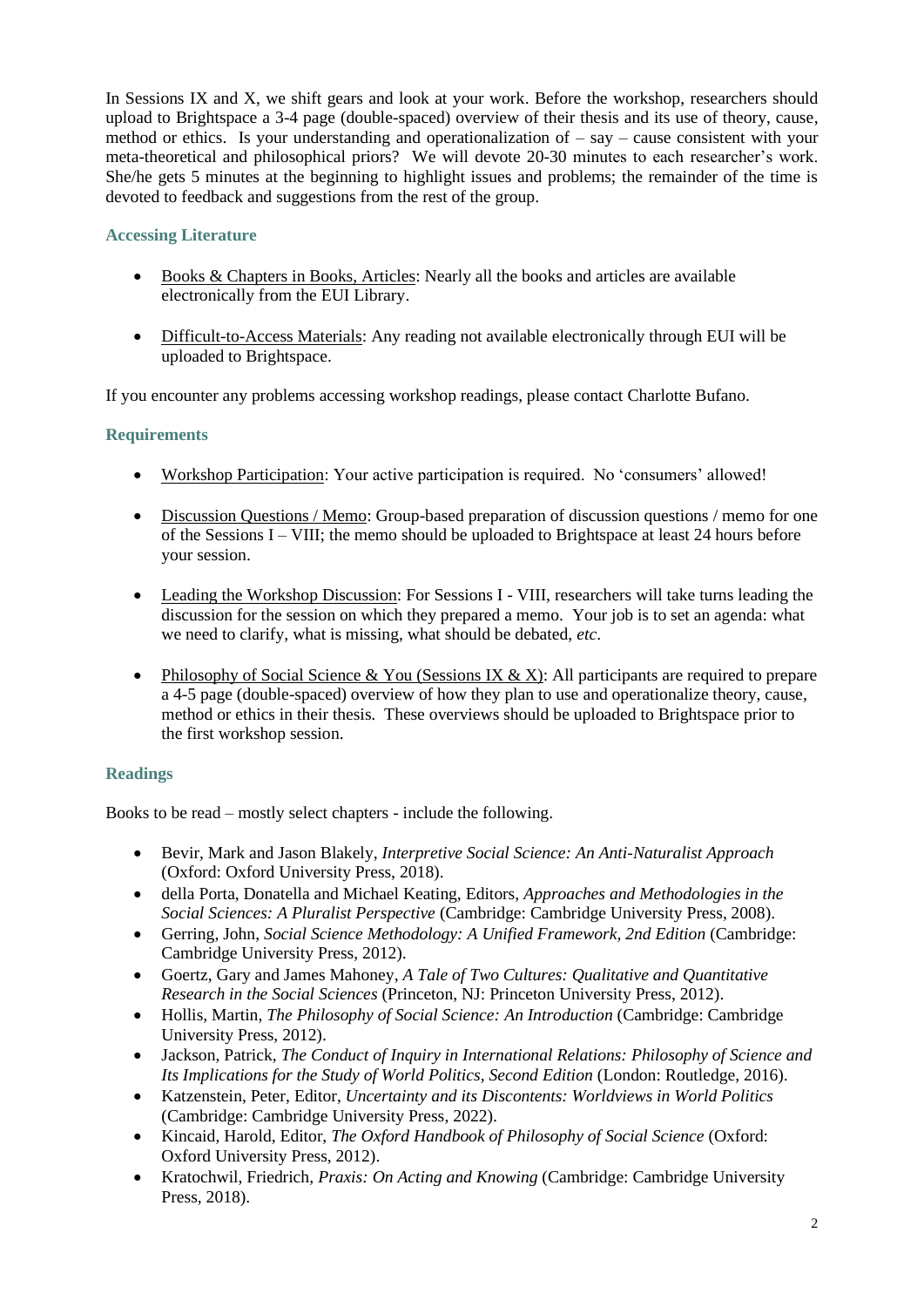- Kurki, Milja, *Causation in International Relations: Reclaiming Causal Analysis* (Cambridge: Cambridge University Press, 2008).
- Wendt, Alexander, *Quantum Mind and Social Science: Unifying Physical and Social Ontology* (Cambridge: Cambridge University Press, 2015).

On the readings, please note that some of the books have a part of a title or a subtitle with phrases like 'World Politics' or 'International Relations.' Don't worry! Their philosophical arguments and insights are relevant across sub-fields and, indeed, beyond political science. Also, much of this reading is, well, philosophical. For sure, nearly all of it is written by social scientists, and not philosophers; still, you will likely find it more abstract and conceptual than usual. Thus, my advice on reading strategy: Start early  $(\circledcirc)$ .

## **Schedule**

## *Day #1: Tuesday, 19 April*

## **Session I (0900 - 1200): Philosophies of Social Science – The Basics**

- della Porta, Donatella and Michael Keating, Editors, *Approaches and Methodologies in the Social Sciences: A Pluralist Perspective* (Cambridge: Cambridge University Press, 2008) – Chapters 1-2. **[\(E-Book\)](https://opac.eui.eu/client/en_GB/default/search/detailnonmodal/ent:$002f$002fSD_ILS$002f0$002fSD_ILS:459338/one)**
- Hollis, Martin, *The Philosophy of Social Science: An Introduction* (Cambridge: Cambridge University Press, 2012) – Chapters 1, 3. **[\(E-Book\)](https://www-cambridge-org.eui.idm.oclc.org/core/books/philosophy-of-social-science/BBF45C70D4D6636F4DE059E2B1BE0103)**
- Jackson, Patrick, *The Conduct of Inquiry in International Relations: Philosophy of Science and Its Implications for the Study of World Politics, Second Edition* (London: Routledge, 2016) – Chapters 1-2. **[\(E-Book\)](https://www-taylorfrancis-com.eui.idm.oclc.org/books/conduct-inquiry-international-relations-patrick-thaddeus-jackson/10.4324/9781315731360)**
- Bevir, Mark and Jason Blakely, *Interpretive Social Science: An Anti-Naturalist Approach* (Oxford: Oxford University Press, 2018) – Chapters 1-3. **[\(E-Book\)](https://oxford-universitypressscholarship-com.eui.idm.oclc.org/view/10.1093/oso/9780198832942.001.0001/oso-9780198832942)**

## **Session II (1400 - 1700): Philosophies of Social Science – New Work, Part I: Social Science and Pluralism**

- Kincaid, Harold, "Introduction: Doing Philosophy of Social Science," in Kincaid, Editor, *The Oxford Handbook of Philosophy of Social Science* (Oxford: Oxford University Press, 2012) - Introduction. **[\(E-Book\)](https://www-oxfordhandbooks-com.eui.idm.oclc.org/view/10.1093/oxfordhb/9780195392753.001.0001/oxfordhb-9780195392753)**
- Jackson, Patrick, *The Conduct of Inquiry in International Relations: Philosophy of Science and Its Implications for the Study of World Politics, Second Edition* (London: Routledge, 2016) – Chapters 3-7. **[\(E-Book\)](https://www-taylorfrancis-com.eui.idm.oclc.org/books/conduct-inquiry-international-relations-patrick-thaddeus-jackson/10.4324/9781315731360)**

## *Day #2: Wednesday, 20 April*

## **Session III (0900 - 1200): Philosophies of Social Science – New Work, Part II: Social Science and Uncertainty**

Katzenstein, Peter J., Editor, *Uncertainty and its Discontents: Worldviews in World Politics* (Cambridge: Cambridge University Press, 2022) – Chapters 1, 3, 6, 10.

#### **Session IV (1400 - 1700): Philosophies of Social Science – New Work, Part III: Social Science and Ontology – Beyond Classical Physics**

Wendt, Alexander, *Quantum Mind and Social Science: Unifying Physical and Social Ontology* (Cambridge: Cambridge University Press, 2015) – Chapters 1, 3, 8, 9, 10, Conclusion. **[\(E-Book\)](https://www-cambridge-org.eui.idm.oclc.org/core/books/quantum-mind-and-social-science/3D5DB273B648D0A23B49C1C4ABA5CF7A)**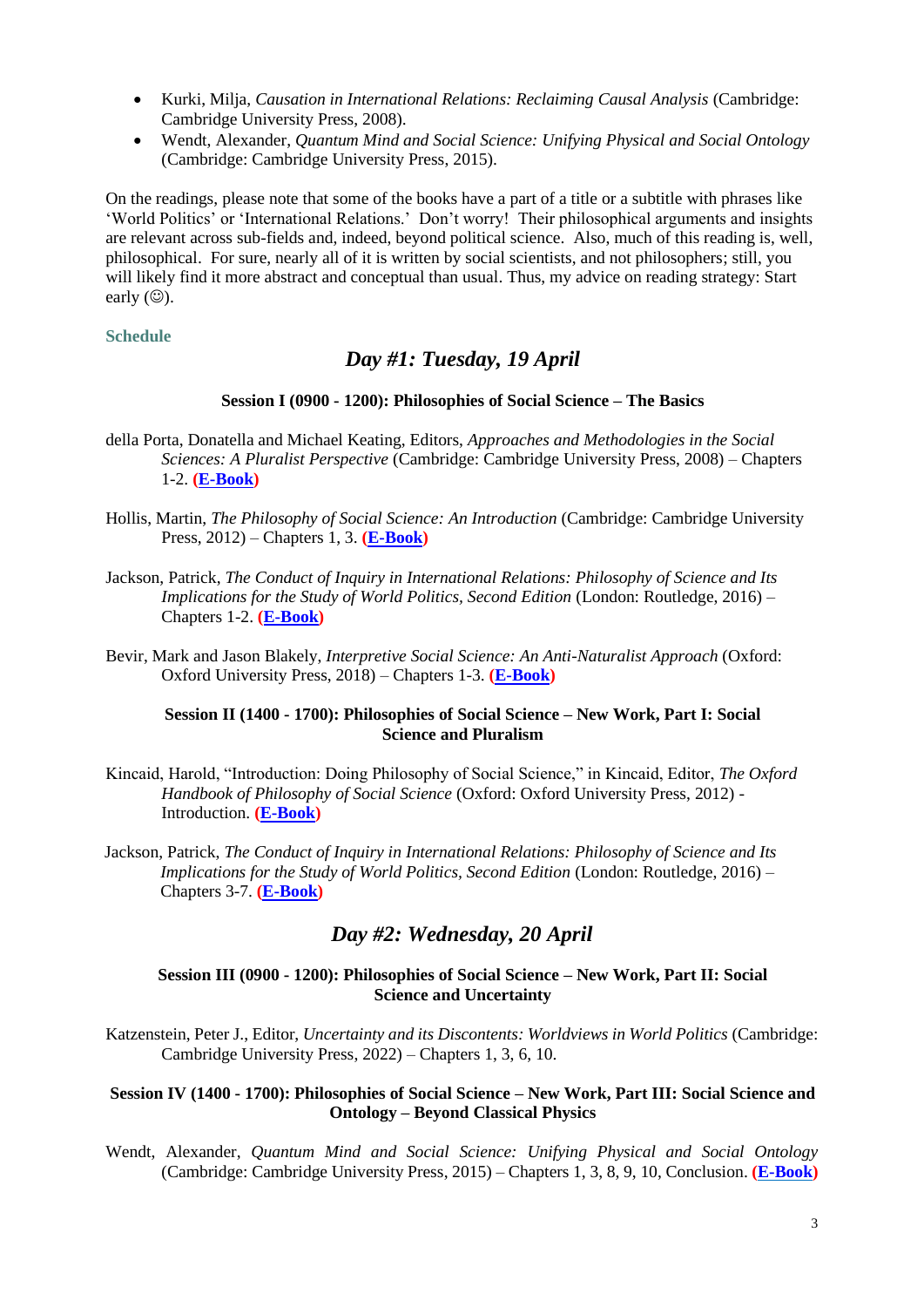- Erskine, Toni, Stefano Guzzini and David A. Welch, Editors, "Book Symposium: Alexander Wendt, *Quantum Mind and Social Science: Unifying Physical and Social Ontology*," *International Theory* 14/1 (2022): 115-209.
- Ohio State University, [Quantum Social Science Boot Camp](https://u.osu.edu/quantumbootcamp/) (Columbus, OH: Mershon Center for International Security Studies, The Ohio State University, July 2021)

## *Day #3: Tuesday, 26 April*

## **Session V (0900 - 1100): Philosophical Priors & Theory**

- Van Evera, Stephen, "Hypotheses, Laws, and Theories: A User's Guide," in Van Evera, *Guide to Methods for Students of Political Science* (Ithaca, NY: Cornell University Press, 1997) – Chapter 1. **[\(E-Book\)](https://opac.eui.eu/client/en_GB/default/search/detailnonmodal/ent:$002f$002fSD_ILS$002f0$002fSD_ILS:477004/one)**
- Priya, Arya, "Grounded Theory as a Strategy of Qualitative Research: An Attempt at Demystifying Its Intricacies," *Sociological Bulletin* 65/1 (2016): 50-68.
- Bevir, Mark and Jason Blakely, "Concept Formation," in Bevir and Blakely, *Interpretive Social Science: An Anti-Naturalist Approach* (Oxford: Oxford University Press, 2018) – Chapter 4. **[\(E-Book\)](https://oxford-universitypressscholarship-com.eui.idm.oclc.org/view/10.1093/oso/9780198832942.001.0001/oso-9780198832942)**
- Wendt, Alexander, "Quantum Theory as Critical Theory: Alienation, Entanglement and the Politics of Social Physics," Article Manuscript (Columbus, OH: The Ohio State University, May 2021)
- Bauböck, Rainer, "Normative Political Theory and Empirical Research," in Donatella della Porta and Michael Keating, Editors, *Approaches and Methodologies in the Social Sciences: A Pluralist Perspective* (Cambridge: Cambridge University Press, 2008) – Chapter 3. **[\(E-Book\)](https://opac.eui.eu/client/en_GB/default/search/detailnonmodal/ent:$002f$002fSD_ILS$002f0$002fSD_ILS:459338/one)**

## **Session VI (1100 – 1200, 1330 – 1430): Philosophical Priors & Cause**

- Goertz, Gary and James Mahoney, *A Tale of Two Cultures: Qualitative and Quantitative Research in the Social Sciences* (Princeton, NJ: Princeton University Press, 2012) – Chapters 1, 3, 6. **[\(E-](https://www-jstor-org.eui.idm.oclc.org/stable/j.cttq94gh)[Book\)](https://www-jstor-org.eui.idm.oclc.org/stable/j.cttq94gh)**
- Gerring, John, *Social Science Methodology: A Unified Framework, 2nd Edition* (Cambridge: Cambridge University Press, 2012) – Chapters 8, 12.
- Kurki, Milja, *Causation in International Relations: Reclaiming Causal Analysis* (Cambridge: Cambridge University Press, 2008) – Introduction, Chapters 1, 2, 5. **[\(E-Book\)](https://www-cambridge-org.eui.idm.oclc.org/core/books/causation-in-international-relations/70BFBAA796A569B8ABFB81AA4E71EFC7)**
- Hedstroem, Peter and Petri Ylikoski, "Causal Mechanisms in the Social Sciences," *Annual Review of Sociology* 36 (2010): 49–67.

## **Session VII (1500 - 1700): Philosophical Priors & Method**

- Goertz, Gary and James Mahoney, *A Tale of Two Cultures: Qualitative and Quantitative Research in the Social Sciences* (Princeton, NJ: Princeton University Press, 2012) – Chapters 11-12. **[\(E-](https://www-jstor-org.eui.idm.oclc.org/stable/j.cttq94gh)[Book\)](https://www-jstor-org.eui.idm.oclc.org/stable/j.cttq94gh)**
- Johnson, James, "Consequences of Positivism: A Pragmatist Assessment," *Comparative Political Studies* 39/2 (2006): 224-52.
- Bevir, Mark and Jason Blakely, "Methods," in Bevir and Blakely, *Interpretive Social Science: An Anti-Naturalist Approach* (Oxford: Oxford University Press, 2018) – Chapter 5. **[\(E-Book\)](https://oxford-universitypressscholarship-com.eui.idm.oclc.org/view/10.1093/oso/9780198832942.001.0001/oso-9780198832942)**